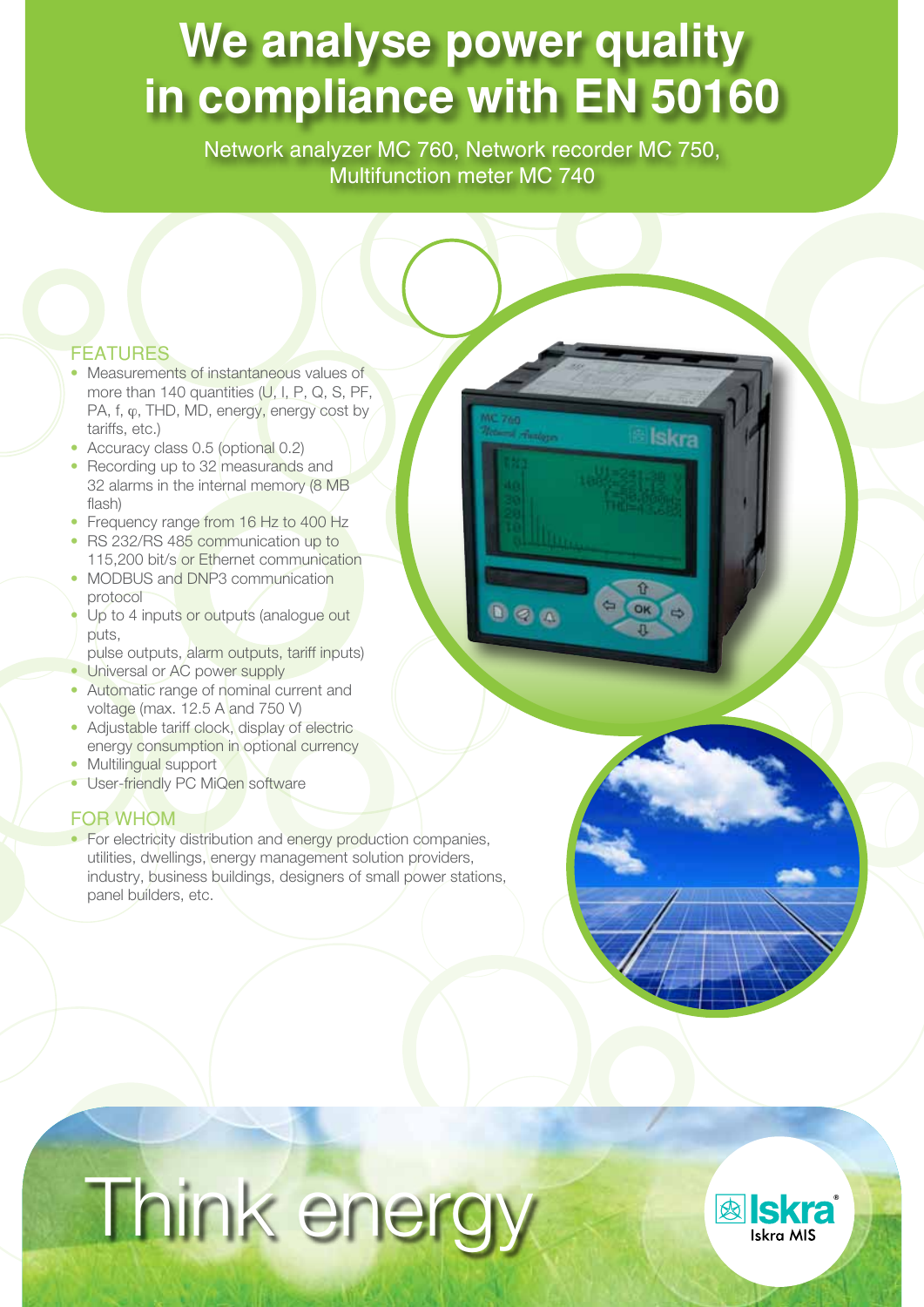# Family features

#### EN 50160 STANDARD

The EN 50160 standard specifies the most important voltage characteristics of electricity supplied by public distribution systems and the limit values where such characteristics can be expected. EN 50160 specifies allowable voltage values at:

- 1. Voltage and frequency deviations
- 2. Voltage dips, interruptions and voltage unbalance
- 3. Harmonics and THD
- 4. Fast voltage changes (flickers)

#### MC 760 ELECTRICAL NETWORK ANALYZER - EN 50160 STANDARD

- Permanent analysis of power quality in compliance with EN 50160
- Large memory capacity of the recorder: 8 MB reports for a period of seven years and 170,000 deviations from the standard values
- Optional setting of limit values of the electrical network characteristics

#### MC 760 ELECTRICAL NETWORK ANALYZER - FINDING DEVIATIONS FROM THE EN 50 160 STANDARD

- Frequency deviations
- Voltage deviations
- Voltage dips
- Voltage interruptions
- Voltage unbalances
- Overvoltages
- Fast voltage changes
- Flicker intensity
- THD
- Harmonics

#### HANDLING THE COSTS - MC 760, MC 750, MC 740

A special function of the meter is energy cost evaluation (active, reactive, total) by tariffs. The meter enables tracing the energy costs in optional currency. Consumption is calculated by means of the adjustable tariff clock and electricity price by tariffs.

#### MC 750 - ELECTRICAL NETWORK RECORDER

- Recording up to 32 measuring quantities and 32 alarms in the internal memory (4 MB flash)
- Measuring instantaneous values of more than 140 electrical quantities (also THD, MD, energy, electricity price by tariffs, harmonics)
- Display of electricity consumption in optional currency
- RS232/RS485 or Ethernet & USB communication

#### MC 740 MULTIFUNCTION METER

- Monitoring and measuring over 130 electrical quantities of three-phase electric-energy distribution system
- 32 program adjustable alarms
- Up to four inputs or outputs
- RS 232/RS 485 or Ethernet & USB communication
- Settings of a tariff clock (four periods, four working groups, electricity price for each period and a working group,16 different price periods)

#### INPUT / OUTPUT MODULES

The modules are available with double inputs/outputs. Each module has three connection contacts. The meter is available without, with one or with two modules. The following modules are available:

- Alarm output 2 outputs
- Analogue output 2 x 20 mA outputs
- Pulse output 2 outputs
- Tariff input 2 inputs
- Bistable alarm output 1 output
- Digital input 2 inputs
- Additional communication port (COM2)
- 
- 
- 
- 
- 
-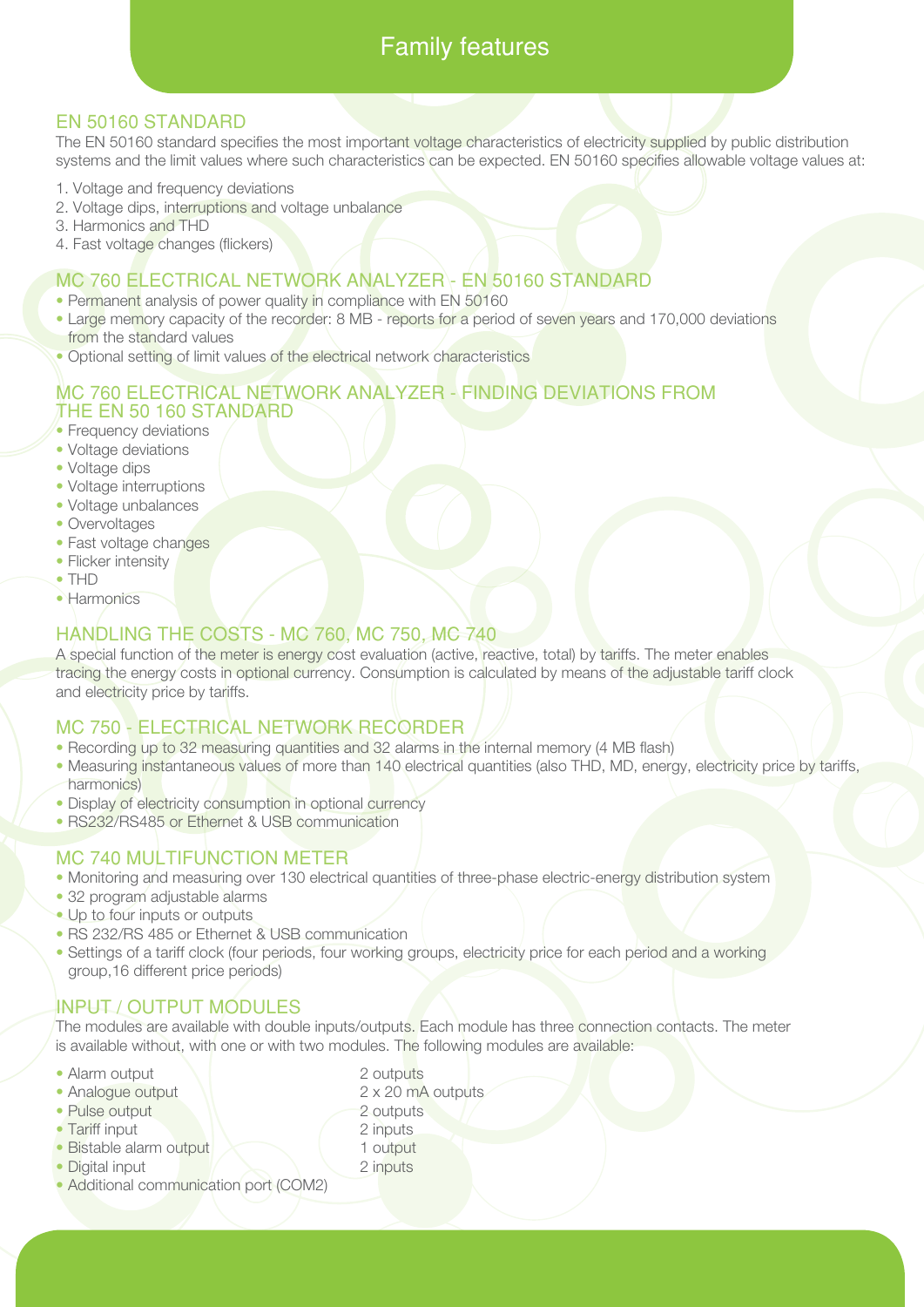#### MC 7x0 FAMILY OF MEASURING CENTRES - COMPARISON AND COMMON CHARACTERISTICS

| Instrument                                          | <b>MC 740</b>                        | <b>MC 750</b>                                 | <b>MC 760</b>                                 |
|-----------------------------------------------------|--------------------------------------|-----------------------------------------------|-----------------------------------------------|
| Hardware configuration                              |                                      |                                               |                                               |
| Backlight LCD 128x64                                | $\bullet$                            | $\bullet$                                     | $\bullet$                                     |
| Keyboard keys                                       | 5                                    | 5                                             | 5                                             |
| MMC card                                            | $\bullet$                            | $\bullet$                                     | $\bullet$                                     |
| Power supply                                        | Univ, AC                             | Univ, AC                                      | Univ, AC                                      |
| Energy meters                                       | 4                                    | $\overline{4}$                                | $\overline{4}$                                |
| Real time clock                                     | ٠                                    | $\bullet$                                     | $\bullet$                                     |
| Memory size                                         | $\sim$                               | 4 Mb                                          | 8 Mb                                          |
| Auto Range Current                                  |                                      | $\bullet$                                     |                                               |
| Auto Range Voltage                                  | ٠                                    | $\bullet$                                     | ٠                                             |
| Communication (COM1)                                |                                      |                                               |                                               |
| Communication ports                                 | 1                                    | $\mathbf{1}$                                  | $\mathbf{1}$                                  |
| RS232 & RS485 / Ethernet & USB                      | $*, * / *, *$                        | $\bullet$ , $\bullet$ / $\bullet$ , $\bullet$ | $\bullet$ , $\bullet$ / $\bullet$ , $\bullet$ |
| Modbus and DNP3                                     |                                      | $\bullet$                                     |                                               |
| Inputs and Outputs (I/O)                            |                                      |                                               |                                               |
| I/O Slot 1 ( 2 PO / 2 TI'/ 2 AL / 2 AN / 2 AI /     | 0/0/0/0/0/0                          | o/o/o/o/o                                     | o/o/o/o/o                                     |
| 1BA/2DI)                                            |                                      |                                               |                                               |
| I/O Slot 2 ( 2 PO / 2 TI' / 2 AL / 2 AN / 2 AI /    | o/o/o/o/o/o                          | o/o/o/o/o/o                                   | o/o/o/o/o/o                                   |
| 1 BA / 2 DI / 1 COM <sup>3</sup> )                  |                                      |                                               |                                               |
| <b>Available functions</b>                          |                                      |                                               |                                               |
| Setup wizard                                        | $\bullet$                            | $\bullet$                                     | $\bullet$                                     |
| Wrong connection warning                            |                                      |                                               |                                               |
| Custom screens                                      |                                      |                                               | ٠                                             |
| Reset default settings                              |                                      |                                               |                                               |
| Programmable refresh time (LCD, Comm.)              | $^{\circ}$ , $^{\circ}$              | $\bullet$ , $\bullet$                         | $\cdot$ , $\cdot$                             |
| MD calculation (TF, FW, SW)                         | $^{\circ}$ , $^{\circ}$ , $^{\circ}$ | $^{\circ}$ , $^{\circ}$ , $^{\circ}$          | $^{\bullet}$ , $^{\bullet}$ , $^{\bullet}$    |
| Tariff clock                                        | $\bullet$                            | $\bullet$                                     | $\bullet$                                     |
| Cost management                                     |                                      |                                               |                                               |
| Programmable alarms                                 | 32                                   | 32                                            | 32                                            |
| Alarms recording                                    | ×.                                   | $\bullet$                                     | $\bullet$                                     |
| Measurements recording                              | $\sim$                               | $\bullet$                                     | $\bullet$                                     |
| EN 50160 analysis                                   |                                      |                                               |                                               |
| PC software                                         | MiQen                                | MiQen                                         | MiQen                                         |
| Available measurements                              |                                      |                                               |                                               |
| Actual values: U, I, P, Q, S, PF, PA, f, $\varphi$  | ٠                                    | $\bullet$                                     | $\bullet$                                     |
| Energy                                              | ٠                                    | ٠                                             | $\bullet$                                     |
| Maximum demands                                     | $\bullet$                            | $\bullet$                                     | $\bullet$                                     |
| Minimum values: U, I, P, Q, S, PF, PA, f, $\varphi$ | $\bullet$                            | ٠                                             | $\bullet$                                     |
| Maximum values: U, I, P, Q, S, PF, PA, f, $\varphi$ | $\bullet$                            | $\bullet$                                     | $\bullet$                                     |
| THD (actual)                                        | $\bullet$                            | ٠                                             | $\bullet$                                     |
| Harmonics                                           | up to 31 <sup>st</sup>               | up to 31 <sup>st</sup>                        | up to 63rd                                    |

<sup>2</sup> One module only (2TI).

<sup>3</sup> Additional COM2 (RS232 or RS485), optional for MC 740, MC 750, MC 760. COM2 replaces I/O modules 3 and 4.

- Legend:
- - feature not supported<br>• MC has feature
- MC has feature
- optional feature
- PO pulse output TI - tariff input
- AL alarm output
- AN analogue output
- AI analogue input
- BA bistable alarm
- DI digital input<br>TF thermal func thermal function
- FW fixed window
- SW sliding window
- COM additional communication port (COM2)